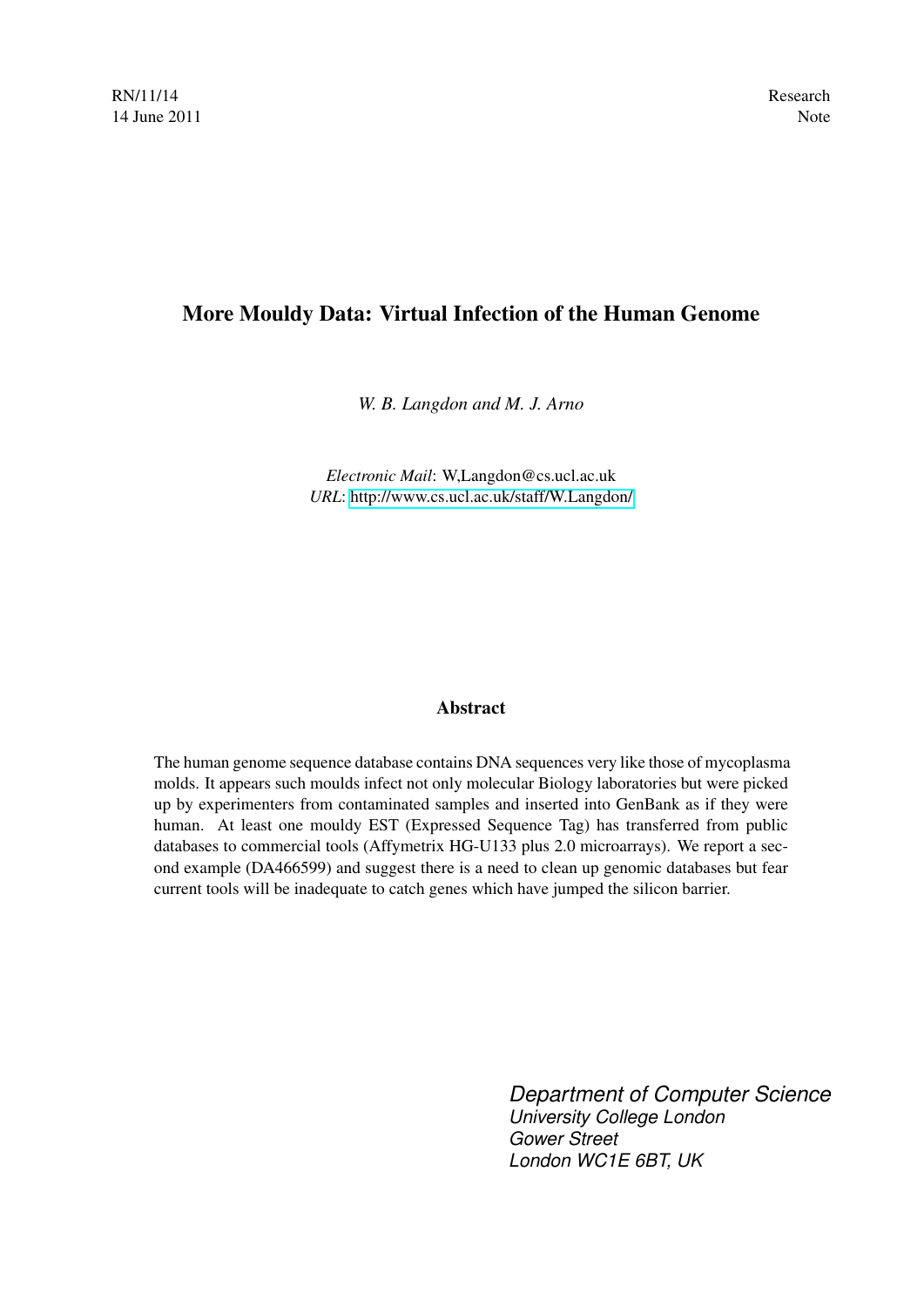## 1 Introduction

Ensuring databases are both up to date and contain only correct data is a huge software engineering problem. Even as the human genome was first published the associated problems of data cleansing Bioinformatics sequence data were being discussed [\[1;](#page-2-0) [2\]](#page-2-1) but it appears only technical problems where considered.

We discovered that the definitive publicly accessible database holding the human DNA sequence has been corrupted in a surprising way. It contains the DNA sequence of a mold [\[3\]](#page-2-2).

More recently we have discovered a second sequence which is probably not human in the human genome. It appears that the time is ripe for a though check of the NCBI GenBank database.

It appears that not only has the Human DNA sequence been "completely sequenced" [\[1\]](#page-2-0) but in the process other living organisms commonly found in Molecular Biology laboratories have infected not just the physical samples but also the virtual *in silico* Bioinformatics environment. By unwittingly using a technique reminiscent of computer hacking, a mold gene has succeeded in not just moving within its own genome [\[4\]](#page-2-3) nor only jumping horizontally and crossing the species barrier [\[5\]](#page-2-4) but has crossed the silicon barrier between life and data and succeeded in reproducing itself across very diverse information based media. Given the highly interconnected nature of genomic research, technology and medicine and the low priority so far attached to the problem, it is unlikely current data warehouse cleansing techniques will be able to eradicate this and potentially other silicon jumping genes.

## 2 Computational *in silico* Experiment

The anomalous HG-U133 +2 sequence (GenBank AF241217, probeset 1570561 at) we had previously reported [\[3\]](#page-2-2) was run against the human genome using Blast [\[6\]](#page-2-5), at the European Bioinformatics Institute EMBL-EMI with their default settings. This gave a list of DNA sequences which partially match published DNA sequences. The list is ordered by blastn so that the best matches are at the top. Only the top 50 fuzzy matches are included in the list. As expected the first match is the query sequence itself (EM HTG:AF241217). Despite [\[3\]](#page-2-2) having been published more than a year ago, EM HTG:AF241217 is still described as "Homo sapiens". All the others are mycoplasma, except the  $34<sup>th</sup>$  in the list, DA466599, which EBI says is human. (EBI gives one reference for DA466599: [\[7\]](#page-2-6).) However we suggest that DA466599 may not be a human DNA sequences but is another example of physical contamination leading to virtual infection of the public data.

We ran a second EBI blastn query (again using the NCBI em rel database). This time looking for DNA sequences that match DA466599. The results for DA466599 are similar to those for AF241217 and so support the view that DNA sequence DA466599 is not human but instead is also a contamination. Again the best 50 matches were reported. Of course the first one is DA466599 itself. All the other matches returned by blastn are for various species of mycoplasma.

## 3 Discussion

It is well known that mycoplasma contamination is rife in molecular biology laboratories [\[8\]](#page-2-7). Many labs are routinely periodically sterilised to counter it. Miller *et al.* [\[8\]](#page-2-7) said mycoplasma contamination has "potentially major consequences for the diagnosis and characterization of diseases using expression array technology." Nonetheless, using RNAnet<sup>[1](#page-1-0)</sup>, we previously estimated about 1% of published data in the Gene Expression Omnibus (GEO) database at NCBI (<www.ncbi.nlm.nih.gov/geo>) are contaminated [\[3\]](#page-2-2).

One potential fortuitous side effect of the *in silico* spread of mycoplasma contamination is that the Affymetrix HF-U133 +2 1570561 at probeset might be used to indicate physical sample contamination. Thus probeset 1570561 at could be treated as a free additional quality control signal. If 1570561 at says

<span id="page-1-0"></span><sup>1</sup> <http://bioinformatics.essex.ac.uk/users/wlangdon/rnanet/>